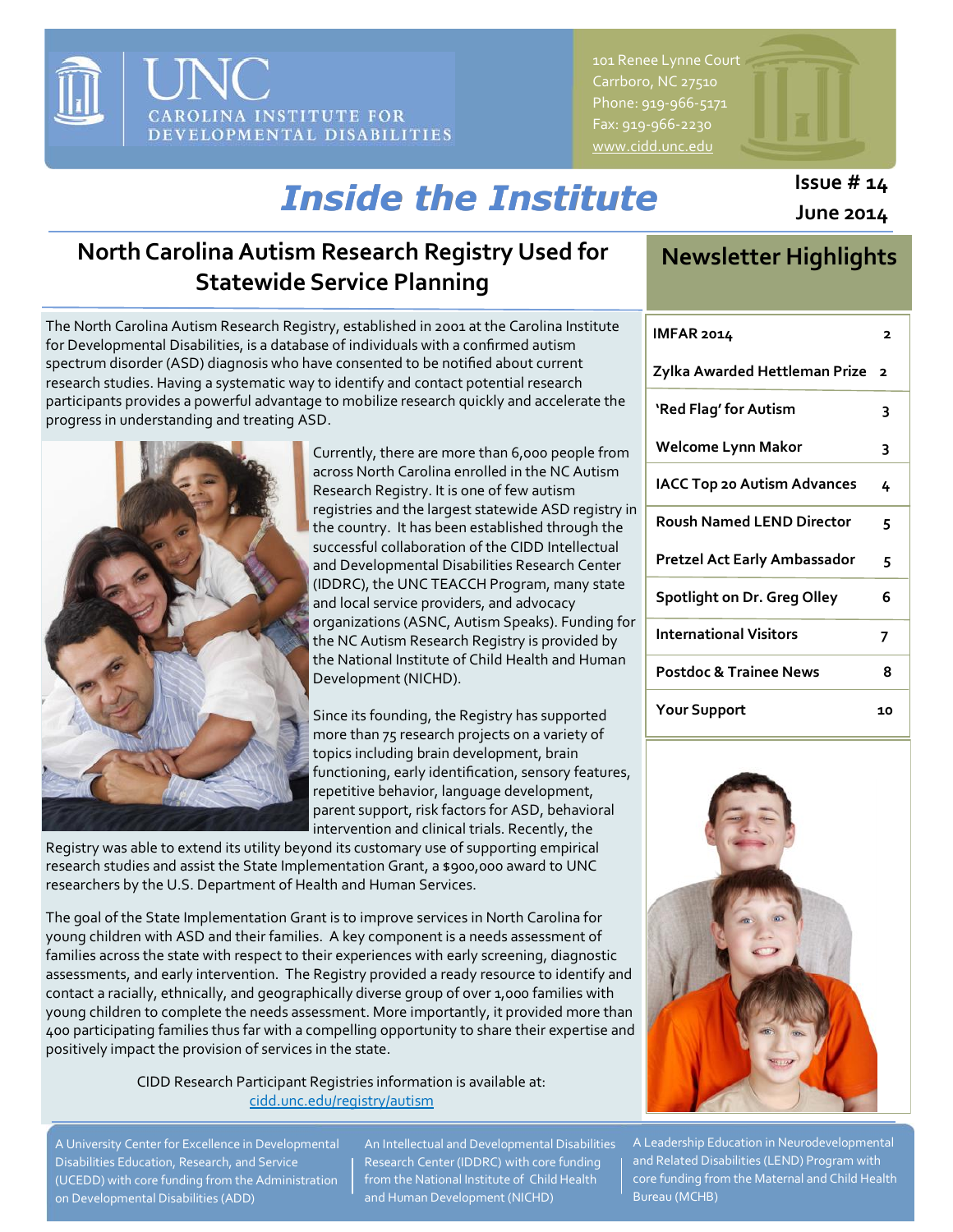# **International Meeting for Autism Research 2014**

CIDD Director, Joe Piven, MD, and Director of the UNC TEACCH Program, Laura Klinger, PhD, served as Scientific Program co-Chairs of the 2014 International Meeting for Autism Research (IMFAR) recently held in Atlanta.

IMFAR is an annual scientific meeting, convened each spring, to exchange and disseminate new scientific progress among ASD scientists and their trainees from around the world.

"As the scientific investigation of ASD continues to advance at a remarkable pace, IMFAR has become an essential and exciting forum for researchers and clinicians to share findings with each other and the broader autism community," said Francesca Happé, PhD, president of the International Society for Autism Research (INSAR). "It is impossible to attend IMFAR and not be inspired and energized by what we are learning from our colleagues, as well as our stakeholders."

"The research presented at this year's IMFAR is incredibly promising as we are translating scientific discoveries into clinical programs that make a difference in our ability to diagnose and treat autism from infancy to adulthood," said Dr. Klinger. "For example, we are discussing ways to detect symptoms of autism as early as two



*Drs. Joe Piven and Laura Klinger*

months of age and the importance of treating anxiety and depression among adults with ASD. The global reach of this conference, with researchers from Atlanta to Addis Ababa presenting and sharing ideas to better serve individuals with ASD and their families worldwide, is particularly inspiring."

"I can't think of a more dynamic area of scientific endeavor than the field of autism research, which, as this meeting demonstrates, has attracted many of the most impressive scientific minds to the cause of helping people with autism, including some impressive, young researchers," said Dr. Piven. "IMFAR provides a critical opportunity for dialogue and fosters a spirit of collaboration among the full array of scientists focused on ASD research."

# **Dr. Mark Zylka Honored with Hettleman Award**

Mark Zylka, Ph.D., Associate Professor in Cell Biology and Physiology and the UNC Neuroscience Center, has been awarded the Phillip and Ruth Hettleman Prize for Artistic and Scholarly Achievement by Young Faculty.



*Dr. Mark Zylka*

Zylka is recognized for his innovative work in two research areas: pain and neurodevelopmental disorders. His nomination letter focused on his identification of a protein that inhibits pain responses in animal models. Based on that discovery, Zylka and his colleagues have developed an injectable therapeutic for those who suffer from chronic pain.

In late August 2013, the prestigious journal *Nature* published Zylka's paper on a class of enzymes that has a profound effect across dozens of genes linked to autism. These findings could illuminate environmental factors behind autism spectrum disorders and contribute to a unified theory of how the disorder develops (**[go.unc.edu/o3ACy](http://go.unc.edu/o3ACy)**).

William D. Snider, director of the UNC Neuroscience Center, noted one reason Zylka's work is, "so powerful is that he combines biochemical and pharmacological approaches."

The Hettleman Prize recognizes the achievements of outstanding junior tenure-track faculty or recently tenured faculty. Phillip Hettleman, who was born in 1899 and grew up in Goldsboro, established the award in 1986. He earned a scholarship to UNC, went to New York and in 1938 founded Hettleman & Co., a Wall Street investment firm.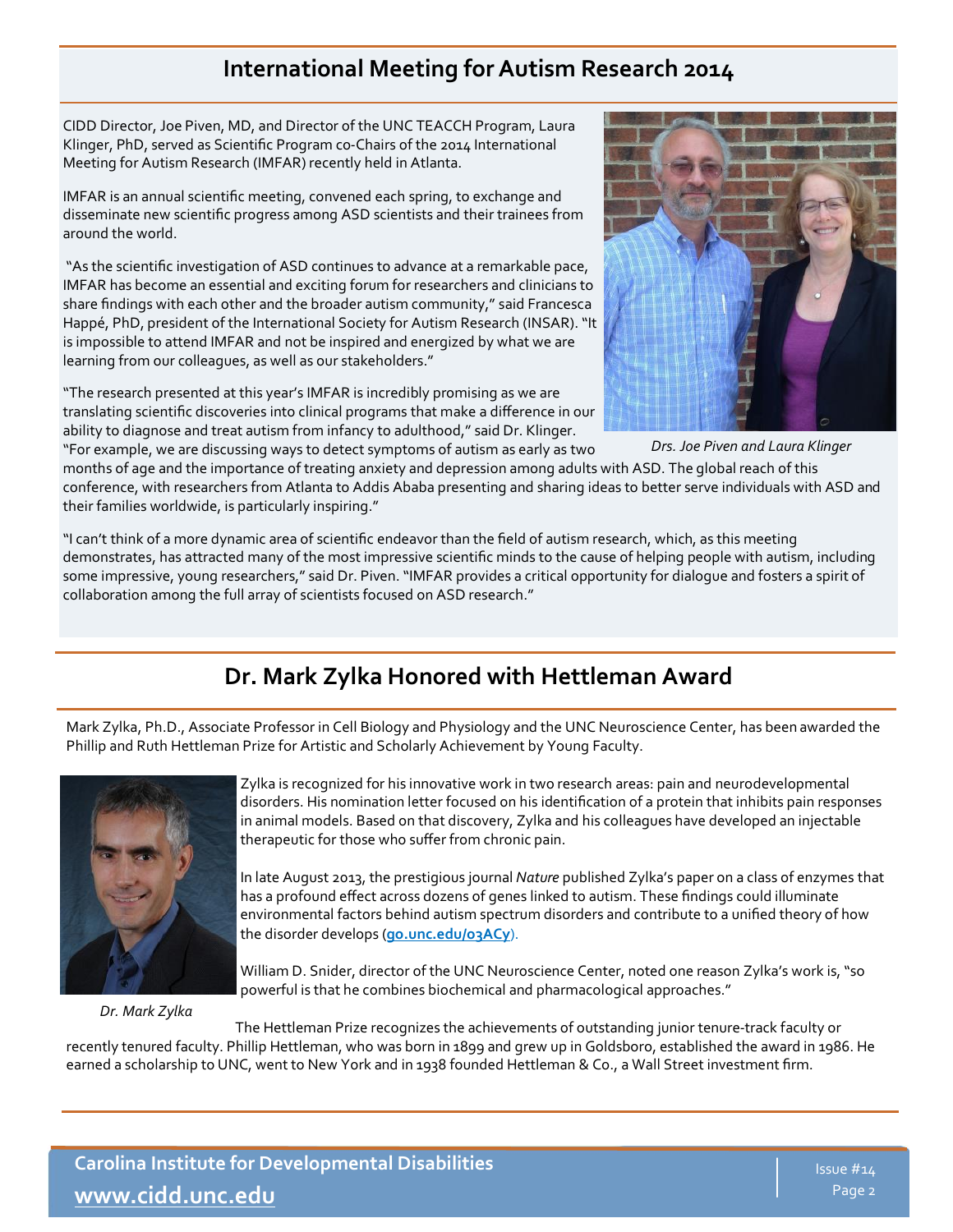## **Elevated Repetitive Behaviors at 12 Months Age a Potential 'Red Flag' for Autism**

A core feature of autism, 'restricted and repetitive behaviors' range from arm and hand flapping to insistence on a set routine or limited set of interests and activities. Relatively little is known about how these behaviors manifest in infants and toddlers who go on to develop autism.

As part of the NIH funded Infant Brain Imaging Study, Dr. Jason Wolff and colleagues examined how such behaviors unfold early in the lives of young children at-risk for autism. They tracked profiles of restricted and repetitive behaviors in 243 toddlers at low- and high-risk for autism from ages 12 to 24 months using a parent-report measure. They found that all forms of restricted and repetitive behavior were significantly increased in children who developed autism. These differences were evident starting at age 12 months, years before the average age of diagnosis. Children with elevated repetitive behavior at age 12 months were 4 times more likely to show signs of autism by age 2 than children with little or no repetitive behavior.



The authors note that while some amount of such behavior is expected as part of healthy early development, significantly elevated repetitive behaviors at 12 months age may be a 'red flag' for autism, noting also that differences were found using a simple, 5-10 minute parent report. This may suggest that parents are able to detect these behaviors early on, making restricted and repetitive behavior a good potential target for early screening and intervention.

The study, "[Longitudinal patterns of repetitive behavior in toddlers with autism"](http://onlinelibrary.wiley.com/doi/10.1111/jcpp.12207/abstract) published in the *Journal of Child Psychology and Psychiatry* (online: 19 FEB 2014), was one of 5 studies featured at the 2014 IMFAR press conference in Atlanta and has been profiled in a number of media publications.

*Lynn Makor*

# **CIDD Welcomes New Psychologist, Lynn Makor**

Welcome to Lynn Makor, MA, who joined our faculty in April and is serving as the North Carolina Department of Public Instruction (*NCDPI*) Consultant for School Psychology. In her full-time role as Consultant for School Psychology, Lynn provides technical assistance to school systems, educators and school psychologists across North Carolina. In addition, she works with other DPI staff in the development of policies that affect students with disabilities.

Prior to transitioning into this role, Lynn was in her  $14<sup>th</sup>$  year of service within Union County Public Schools in Monroe, NC. She served as the district's Co-Lead School Psychologist from 2006-2010, before returning to school-based practice from August 2010 through March 2014. Lynn has had involvement in developing district level policies related to initiatives such as Responsiveness to Instruction (NCRtI) and Positive Behavioral Interventions and Supports (PBIS), as well as the development of procedures for training and utilizing district-level teams in the assessment and diagnosis of Autism Spectrum Disorder.

Lynn also has consultative and training experience on topics such as the intervention process for struggling learners, best practices in assessment and identification of students with disabilities, and the IEP team process specific to special education evaluation and eligibility, based on state/federal guidelines and best practices.

Lynn's reaction to transitioning into this new role is one of excitement, "I am very much looking forward to growing my skill set through the experiences I will gain within this role." She notes that her ultimate goal "is to do the absolute best job that I can to advocate for the needs of children through my advocacy efforts in promoting and enhancing the profession of School Psychology within the state of North Carolina."

Lynn and her husband, Manfred, are in the process of relocating their family to the Raleigh area. They have three children (Marek-4  $\frac{1}{2}$ , Lukasz-3, and Katriel-4 months), as well as their dog and two cats.

Please join us in welcoming Lynn! She can be reached at 919-843-7049 or [lynn.makor@cidd.unc.edu.](mailto:lynn.makor@cidd.unc.edu)

As we welcome Lynn, we would also like to take time to thank Caroline Hexdall, Ph.D. for her years of service in the School Psychology Consultant role and for her time and effort in making Lynn's transition a smooth one!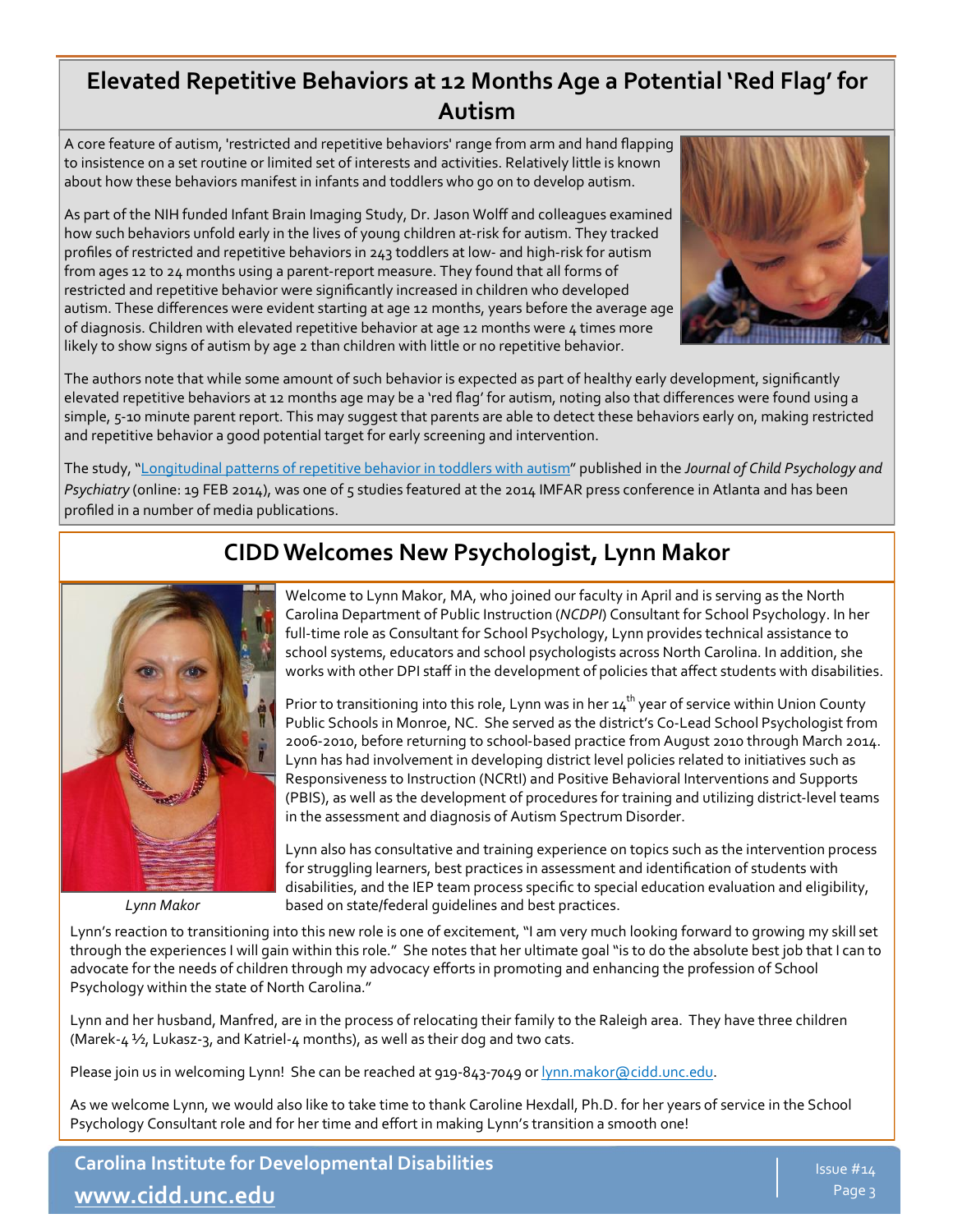## **UNC Research Featured in Top 20 Autism Advances of 2013**

The Interagency Autism Coordinating Committee (IACC) has published its selections for the twenty most significant studies in autism research in 2013. The work of Drs. Brian Boyd and Sam Odom on the "Comparative efficacy of LEAP, TEACCH and non-model-specific special education programs for preschoolers with autism spectrum disorders" is featured among the IACC top picks.



*Dr. Brian Boyd*

In February 2014, Boyd and Odom published findings in the *Journal of Autism and Developmental Disorders* on the efficacy of early intervention school-based treatment programs for children with autism spectrum disorder (ASD). "This is the first study designed to compare long-standing comprehensive treatment models for young children with ASD. The study found that children made gains over the school year regardless of the classroom's use of TEACCH, LEAP or no specific comprehensive treatment model," explains Dr. Boyd, Assistant Professor, Division of Occupational Science and Occupational Therapy in UNC's Department of Allied Health Sciences. "This study may shift the field's thinking about comprehensive treatment models designed for young children with ASD. Perhaps it's not the unique features of the models that most contribute to child gains but the common features of the models that most influence child growth."

*The [2013 IACC Summary of Advances](https://outlook.unc.edu/owa/redir.aspx?C=jZavqZ46-kaXDvkWroWZLOH64BvhPNEI1vVR8HXLkToDrMVQaMNay3ZRZyq62SowGH7eWQBQtAI.&URL=http%3a%2f%2fiacc.hhs.gov%2fsummary-advances%2f2013%2findex.shtml)*includes major advances in understanding the complex causes of autism spectrum disorder (ASD), prevalence and identification of ASD in diverse communities, novel methods for early detection and intervention, and the impact of different services approaches on outcomes for individuals with autism and their families.

"The IACC selected these 20 studies as the most informative and transformative advances of the last year. They offer the possibility of directly improving the lives of those with ASD, and significantly furthering our understanding of autism," said IACC Chair Dr. Thomas Insel. Given the accelerated pace of discovery in the field of autism, these 20 studies represent only a small fraction of over 2,000 published findings in 2013, which address all seven objectives of the *[IACC](https://outlook.unc.edu/owa/redir.aspx?C=jZavqZ46-kaXDvkWroWZLOH64BvhPNEI1vVR8HXLkToDrMVQaMNay3ZRZyq62SowGH7eWQBQtAI.&URL=http%3a%2f%2fiacc.hhs.gov%2fstrategic-plan%2f2013%2findex.shtml)  [Strategic Plan for Autism Spectrum Disorder Research](https://outlook.unc.edu/owa/redir.aspx?C=jZavqZ46-kaXDvkWroWZLOH64BvhPNEI1vVR8HXLkToDrMVQaMNay3ZRZyq62SowGH7eWQBQtAI.&URL=http%3a%2f%2fiacc.hhs.gov%2fstrategic-plan%2f2013%2findex.shtml)*. In addition to the 20 selected studies, the *2013 Summary* includes a list of all 94 papers nominated by IACC members.

One of those nominated papers includes research from UNC's Infant Brain Imaging Study (IBIS Network), "White matter microstructure and atypical visual orienting in 7 month-olds at risk for autism" published in the *American Journal of Psychiatry* August 2013. In this study, Dr. Jed Elison showed that 7 month-olds who go on to develop autism show distinct patterns of visual orienting as measured by sophisticated eye tracking equipment. "These are not behaviors that can be observed with the naked eye" Elison states, "yet, they are thought to be important for later social and cognitive development – split-second delays in shifting gaze between important aspects in one's environment, at specific times during development, could have long lasting effects on social development."

Elison and colleagues also showed that a specific part of the brain thought to connect areas that process basic visual information and areas that help move our attention may not be functioning in a typical manner in 7 month-olds who later develop autism. The splenium is part of the largest white matter fiber bundle in the brain, the corpus callosum, and is proving to play an important role in patterns of brain development that lead to autism.



*Dr. Jed Elison*

"We hope that understanding brain and behavior development during the first year of life will help us develop procedures to enhance early identification of ASD, and perhaps in the not-too-distant-future, develop strategic interventions that could be implemented during a time period of extraordinary plasticity" said Elison, now an assistant professor at the Institute of Child Development, University of Minnesota.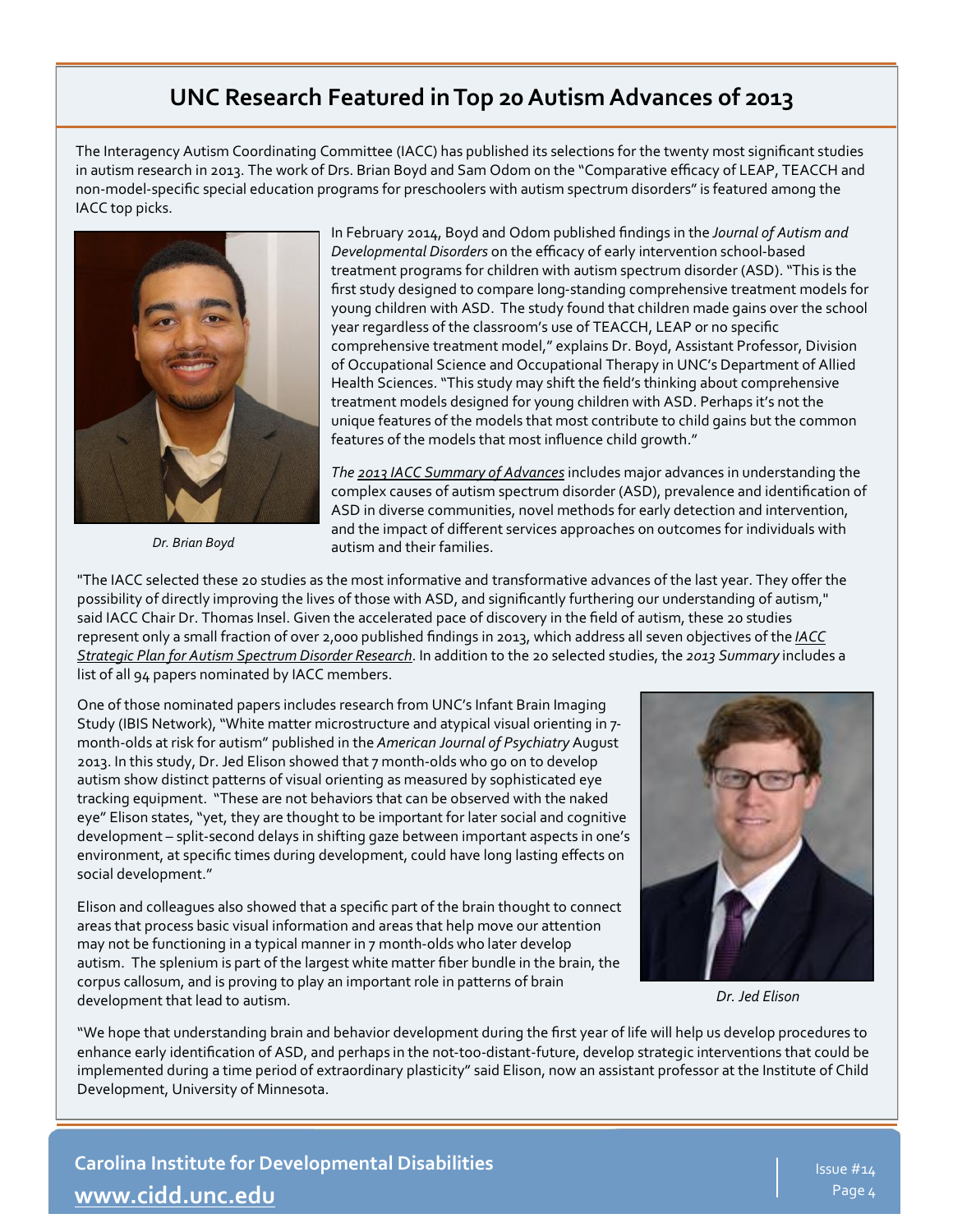## **Dr. Jackson Roush Named LEND Director**

CIDD is pleased to announce that Jackson Roush, PhD has been named the Director/Principal Investigator of our Leadership Education in Neurodevelopmental and Related Disabilities (LEND) program.



*Dr. Jackson Roush* 

LEND is one of the CIDD's three federally funded core grants (along with the UCEDD and IDDRC) and is funded through HRSA's Maternal Child Health Bureau. This grant provides core support for in-depth graduate level interdisciplinary training as well as interdisciplinary services and care. Dr. Roush has been the Audiology Section Head at the CIDD for many years and is Professor and Director of the Division of Speech and Hearing Sciences, University of North Carolina School of Medicine. He has many years of teaching and clinical experience, and has directed national training and leadership grants funded by MCHB and OSEP.

Dr. Roush will be assisted in the LEND leadership effort by Dr. Rob Christian, Psychiatrist/ Pediatrician, our new LEND Associate Director and Dr. Jean Mankowski, Psychologist, our new LEND Training Director. Dr. Roush takes over the LEND Director position from Dr. Stephen Hooper who directed the LEND program for over a decade and was recently named Chair of the Department of Allied Health Sciences. In addition, our LEND program was codirected by Dr. Angela Rosenberg who also served as the program's Training Director.Dr. Rosenberg retired from UNC on March 1, 2014.

Please join us in thanking Drs. Hooper and Rosenberg for their years of excellent service and dedication to the LEND program and welcome Drs. Roush, Christian and Mankowski. We are certain that they will continue to lead our LEND program in new and exciting directions!

# **Dr. Becky Pretzel Reappointed as Act Early Ambassador**

Congratulations to Becky Edmondson Pretzel, Ph.D., for being selected to serve another two-year term as Act Early Ambassador for the state of North Carolina!

The Act Early Ambassador project is a collaborative effort on behalf of CDC's National Center on Birth Defects and Developmental Disabilities (NCBDDD), the Health Resources and Services Administration's (HRSA) Maternal and Child Health Bureau (MCHB), the Association of University Centers on Disabilities (AUCD), and the Association of Maternal and Child Health Programs (AMCHP).

Act Early Ambassadors serve as state liaisons to the "Learn the Signs. Act Early." initiative and work as community champions with programs that serve young children and their parents, such as Head Start and Early Head Start, WIC, home visiting, and health care and child care professionals to improve early identification of autism and other developmental disabilities and collaborate with state agencies and campaign partners to improve policy and programs for early identification.

Becky was one of the first 10 Ambassadors selected 3 years ago and has worked closely with the NC Autism Alliance to enhance and improve early identification efforts. This has included successful grant funding from AMCHP to work with targeted faith-based organizations and also from HRSA for the recent ASD State



*Dr. Becky Pretzel*

Implementation Grant. Additionally in this role, Becky continues to provide training and technical assistance to professionals and families who play pivotal roles in monitoring child development and in the early identification process.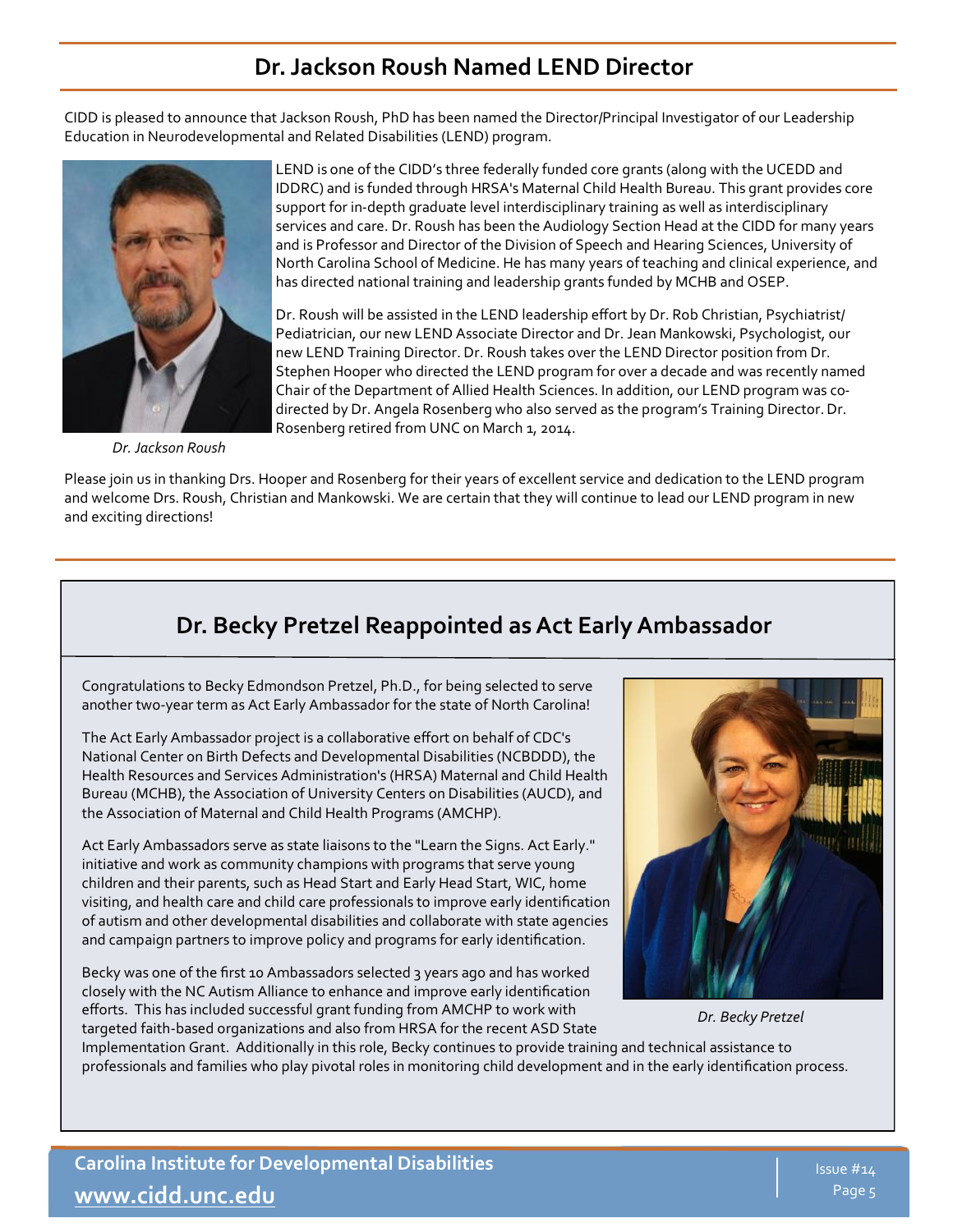# **Forensic Psychology Related to Intellectual Disability and the Death Penalty Spotlight on Dr. Greg Olley**



*Dr. Greg Olley*

In 2001, North Carolina became the  $21<sup>st</sup>$  state to pass a statute prohibiting the death penalty for people with what was then called mental retardation. Six months later, the United States Supreme Court in its *Atkins v. Virginia* opinion, applied this prohibition nationally.

In the 12 years since then, attorneys have requested many "*Atkins* hearings" for their clients accused of or appealing their sentences in capital crimes. In such hearings, experts for the prosecution and the defense are retained to conduct an evaluation of the defendant and to write a report and testify to their findings. Attorneys often seek psychologists or other mental health professionals who have a background in intellectual disability research and clinical service to serve as experts in *Atkins* hearings.

Shortly after the North Carolina statute was passed, Dr. Greg Olley, psychologist at the CIDD, began to serve as an expert in *Atkins* hearings in North Carolina and later in other states. In 2005, the Division on Intellectual and Developmental Disabilities of the American Psychological Association created an *ad hoc*  Committee on Intellectual Disability and the Death Penalty and appointed Dr. Olley to chair the committee.

Since that time, Dr. Olley and other members of the committee have testified

as experts in *Atkins* hearings in many states, served as consultants in other cases, and written numerous journal articles and book chapters intended to clarify the accepted practices in the diagnosis of intellectual disability. In a further effort to establish standards that courts will recognize, the American Association on Intellectual and Developmental Disabilities will soon publish an edited book on this topic in which Dr. Olley has written three chapters.

The need for clarification of diagnostic methods comes largely from the fact that the *Atkins* opinion left to the states the responsibility to determine state standards for diagnostic procedures. Thus, the standards for diagnosis vary from state to state, and clarification of those standards often comes from court opinions. The testimony of Dr. Olley and members of his committee serves to emphasize the methods of diagnosis that have the strongest basis in research and clinical practice.

For instance, Dr. Olley recently assisted the American Psychological Association in writing an *amicus curie* (friend of the court) brief in the case of *Hall v. Florida*. This case challenges Florida's statute that does not recognize application of the standard error of measurement in the interpretation of intelligence tests. The APA brief points out the scientific basis for measurement error and its application to IQ scores. The Court will rule on this case in June.

Involvement in *Atkins* cases has led Dr. Olley to related activities. He has represented the APA in an advisory group to the World Health Organization in their terminology for the upcoming ICD-11. He is also a member of the Policy and Positions Committee that is updating policies for the Arc of the United States and the American Association on Intellectual and Developmental Disabilities.

When not engaged in issues of criminal justice and the death penalty, Dr. Olley is the Chairperson of the North Carolina Commission for Mental Health and Substance Abuse Disorders, which writes the rules for statutes that affect people with these disabilities and advises the state Division on Mental Health, Developmental Disabilities, and Substance Abuse Services. He is a Fellow of the American Psychological Association and the American Association on Intellectual and Developmental Disabilities, the husband of Ann Cox, and a proud parent of one son, three grandchildren, and 16 chickens.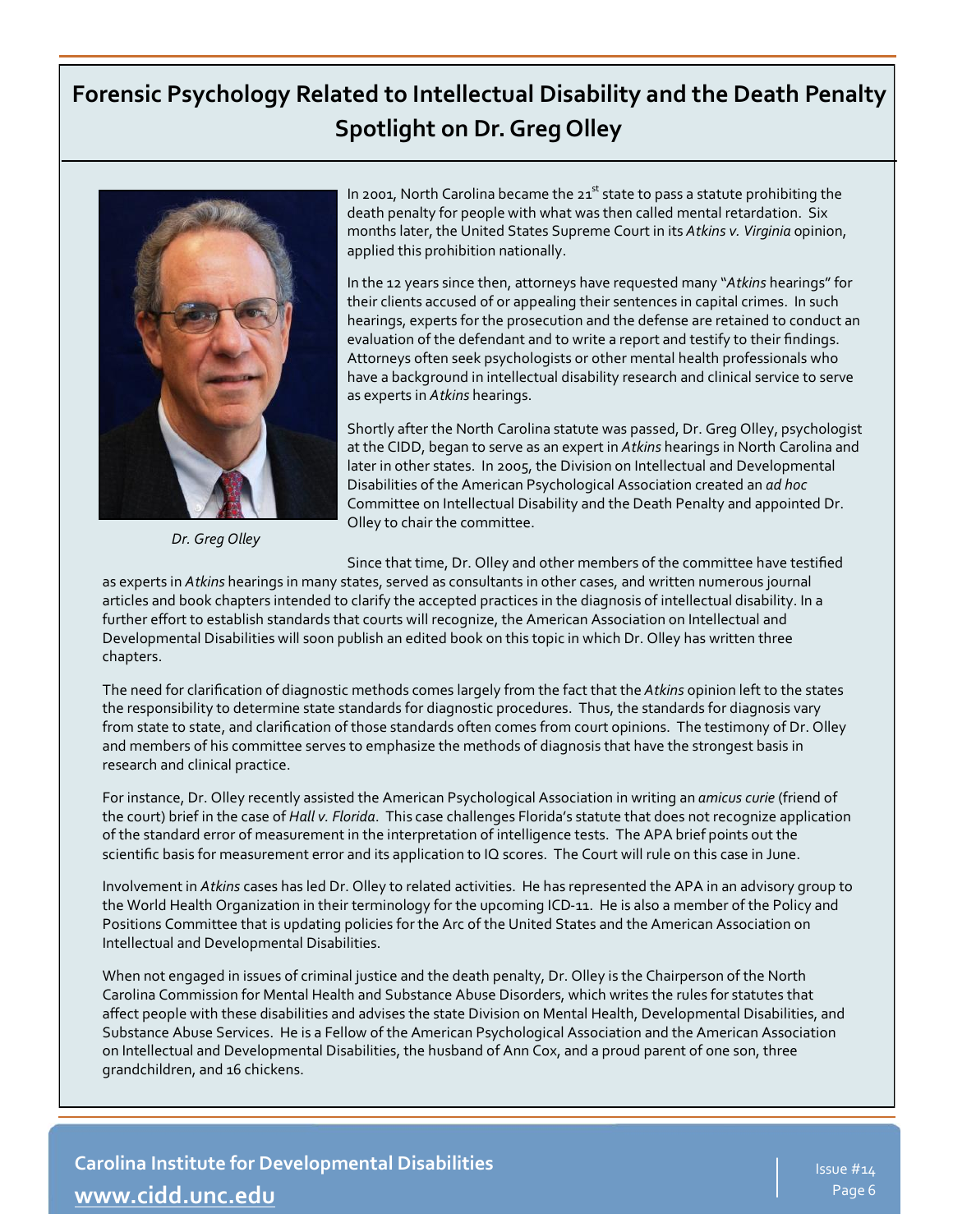## **International Interdisciplinary Visitors**

In addition to providing families with a variety of clinical services (thirteen clinics), the CIDD is a training center for interdisciplinary clinical expertise. This spring, the CIDD hosted visitors from afar to observe clinical operations and meet with the clinical teams.

On March 12, clinicians from the Center for Autism Research at the King Faisal Specialty Hospital in Riyadh, Saudi Arabia observed the School Age Team evaluation at the CIDD. Their visit was arranged by The National Professional Development Center on ASD at FPG, where they spent four weeks receiving training and practice in early intervention.



*Front row from left: Rogaiyah Hamidaddin, speech/language pathologist and Ashwaz Alzamel, special educator Back row from left: Leslie Payne, social work trainee; Morgan Parlier, social work; Donna Yerby, Special Education; Cara Damiano, psychology intern; Adrienne Villagomez, psychology extern*

The CIDD hosted an interdisciplinary team from KK Women's and Children's Hospital in Singapore April 21-23. Their goals included studying assessment and intervention methods in order to improve service delivery in their setting. The clinicians were briefed and observed the Hearing and Development and School Age Team clinics and met with individual clinicians during the course of their visit.

*From left to right: A/P Mary Daniel (Senior Consultant & Head, Clinical Services, Dept of Child Development, KK Women's and Children's Hospital, Singapore); Stephanie Koo (Senior Educational Facilitator, Dept of Child Development, KK Women's and Children's Hospital, Singapore); Zhang Hua (Senior Staff Nurse, Dept of Child Development, KK Women's and Children's Hospital, Singapore); Chih-Ing Lim (Investigator, FPG Child Development Institute, UNC-CH); Mian Yee Choy (Senior Occupational Therapist, Dept of Child Development, KK Women's and Children's Hospital, Singapore)*

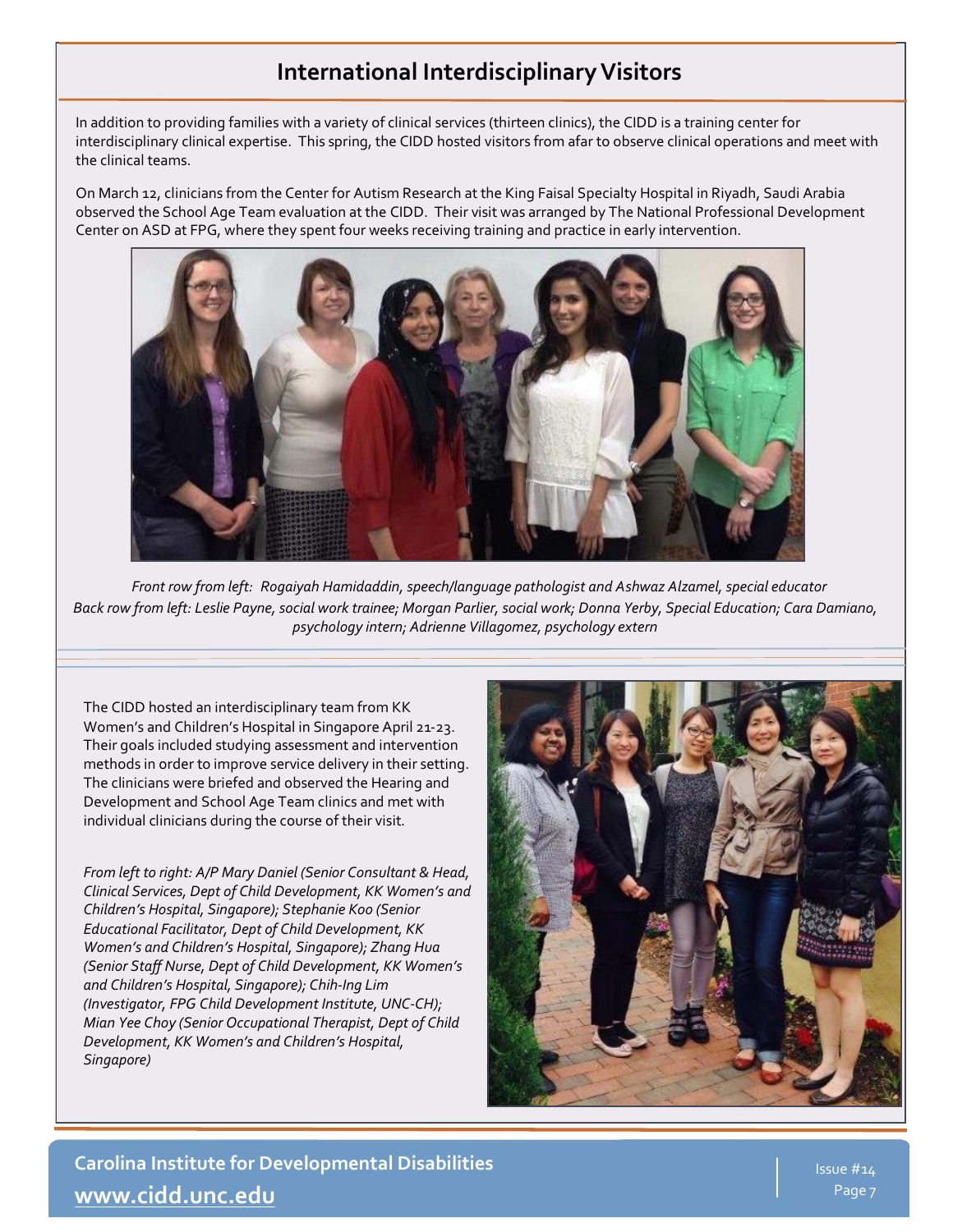# **CIDD Postdoc & Trainee Accomplishments and News**

# **Rebecca Payne Presents at AAIDD Annual Meeting**

Rebecca Payne, M.Ed., is a Leadership Education in Neurodevelopmental Disabilities (LEND) fellow at CIDD and a doctoral candidate in Early Childhood, Special Education, and Literacy at UNC. In June of this summer, she will be presenting, in conjunction with Deb Zuver and Emily Kertcher, at the American Association on Intellectual and Developmental Disabilities (AAIDD) Annual Meeting in Orlando, Florida.

Rebecca's presentation, *Complexity of Transition: Unpacking the Issues and Moving Forward*, reviews the current state of transition planning from an education perspective, investigating the needs of students, families, and professionals. She presents research on how education personnel are trained and examines accessibility needs for families as they experience the transition planning process. The presentation addresses ways to prepare educators and educate families with low literacy skills on transition planning and PSE options.



*Rebecca Payne*

# **2014 Gatlinburg Conference**

Portia Kunz, Ph.D., and Sheena Berry, B.A., presented preliminary data from their translational research with Rob Christian, M.D. and Anne Wheeler, Ph.D., which investigates the developmental trajectory and factors related to observed anxiety concerns within the Angelman Syndrome population.



*From left: Sheena Berry, Anne Wheeler, Rob Christian, and Portia Kunz*

Adrienne Villagomez presented data from a national fragile X survey on access and quality of healthcare services for individuals with fragile X syndrome.

Rob Christian, M.D., and Kylee Miller, Ph.D., presented on aggression and selfinjurious behaviors in a broad clinical population, in a symposium chaired by Anne Wheeler, Ph.D., regarding aggression and self-injurious behavior in I/DD. In addition, Kylee presented data from her pilot study investigating the relationship between weight status and executive functioning in preschool-aged Portuguese children.



*From left: Sheena Berry, Portia Kunz, Rob Christian, Adrienne Villagomez, Kylee Miller, Anne Wheeler*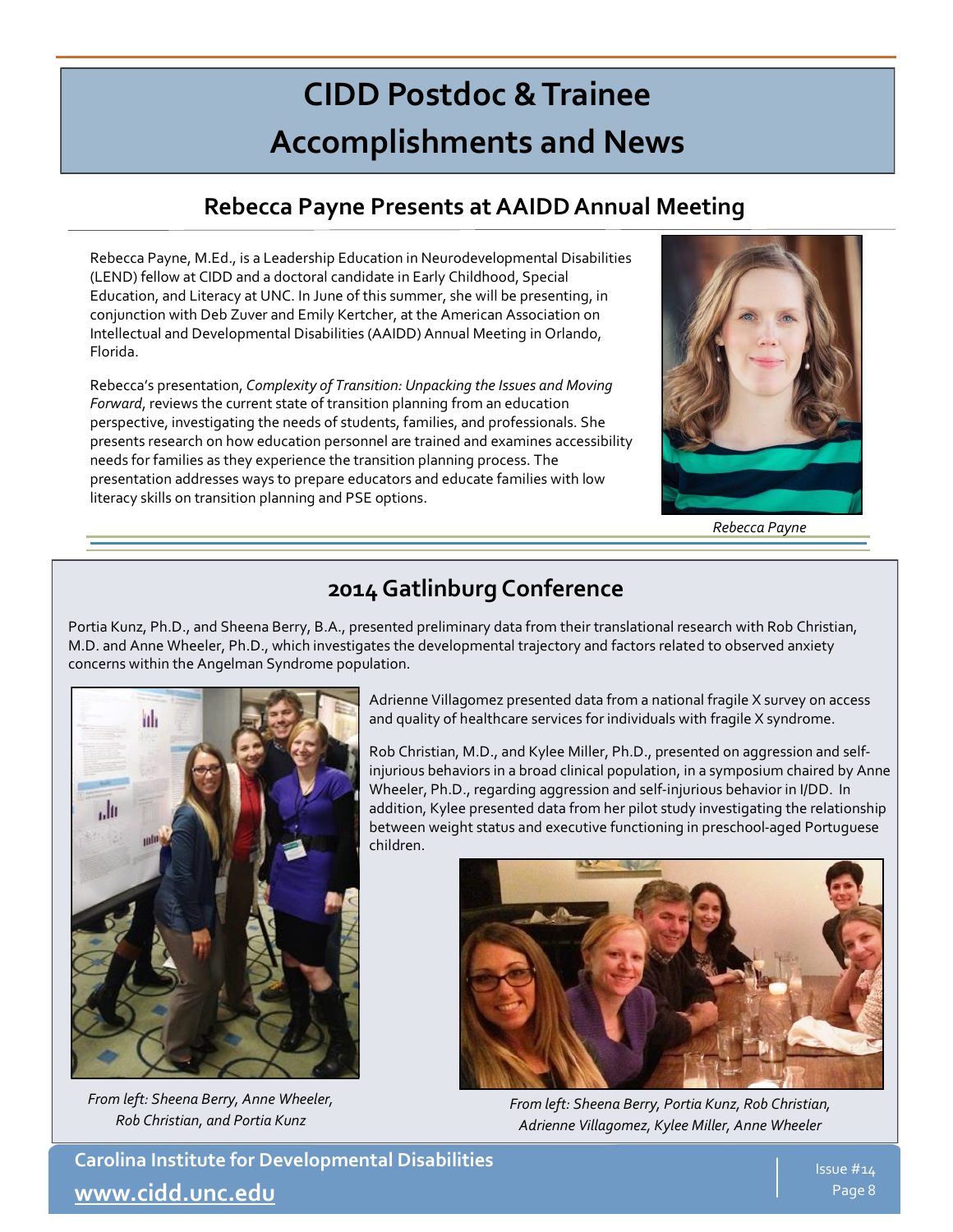# **CIDD Postdoc & Trainee Accomplishments and News** *continued*

# **LEND Advocacy Trainee, Alexis Teplin**

Congratulations to Alexis Teplin, the CIDD Advocacy trainee for 2013-14 in the LEND (Leadership Education in Neurodevelopmental Disabilities) program at the CIDD. Trainees, selected in a range of disciplines, participate in a problem-based learning (PBL) course and an intensive leadership consortium, as well as research, clinic, and service at the CIDD. Alexis attended Berkshire Community College in Pittsfield, Massachusetts and continued her education in early childhood education at Durham Tech.

Alexis's goals for the past year included learning about supports for children with disabilities, learning problem-solving approaches, and learning how to advocate for herself and others. With support from her education coach, Adrienne Villagomez, Alexis completed the graduate-level PBL course, Developmental Disabilities Across the Lifespan. She presented at two state conferences with her mentors, Deborah Zuver and Donna Yerby, and was a member of the Postsecondary Education Team at CIDD. Alexis plans to continue participation in the NC Postsecondary Education Alliance. She is currently employed in childcare at the Chapel Hill-Carrboro YMCA.

The CIDD implemented the first graduate-level leadership postsecondary education training opportunity in the nation for young adults with developmental disabilities in 2010. The model has elicited national recognition and is now being implemented in LEND programs at other universities.



*Alexis Teplin*

# **Community Outreach at the Annual Health Fair/Feria de la Salud**



*CIDD psychology post doctoral fellow, Lynn Hoffman*

Volunteers with the Autism State Implementation Grant distributed materials about early autism screening and diagnosis at the annual Feria de la Salud at St. Thomas More church on March 30. Materials included the CDC's "Learn the Signs. Act Early." booklets and pamphlets in English and Spanish, as well as contacts for additional support services such as TEACCH and Family Support Network.

Dr. Emily Kertcher, Project Coordinator, organized the community outreach effort and was assisted by LEND trainee Fatima Beck, CIDD psych post doc Lynn Hoffman, TEACCH psych post doc Nicole Ginn, and Caroline Irick and Hannah Morse, students from the Division of Occupational Science and Occupational Therapy.